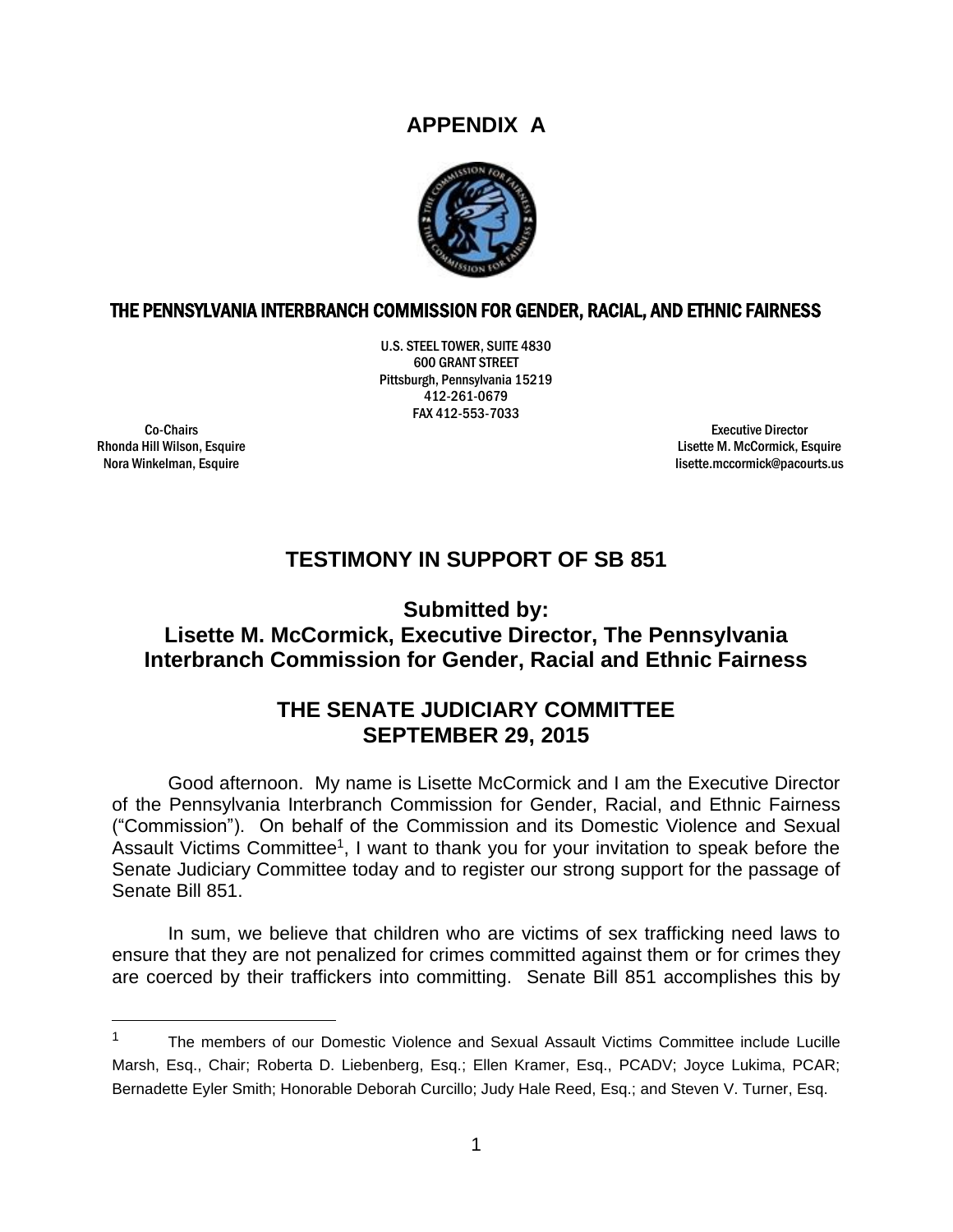immunizing them from criminal prosecution for those offenses, and diverting them from the criminal justice system to more appropriate human service providers, who offer safe long-term housing, education, life-skills training, and counseling. Not only is this the right thing to do for these vulnerable and exploited children, it is also the best way to help law enforcement target the pimps and traffickers.

By way of background, the Commission was established in 2005 as a means of implementing the recommendations from the Final Report of the Pennsylvania Supreme Court Committee on Racial and Gender Bias in the Justice System<sup>2</sup> ("Supreme Court Committee"). After three years of study, the Supreme Court Committee produced the Racial and Gender Bias Report ("Racial and Gender Bias Report") in 2003. The report consists of 550-pages, covering fourteen individual topics, and concludes with 173 recommendations for addressing the deficiencies discovered in the system.

Two of the key areas of concern studied by the Supreme Court Committee were the experiences of domestic violence and sexual assault victims within the justice system, as set forth in Chapters 10 and 11 of the Racial and Gender Bias Report. The Committee's research revealed that in Pennsylvania, as in other states, there is a systemic failure to understand the nature of domestic violence and sexual assault; to recognize its brutal and long-lasting effect upon victims; to resist the temptation to blame the victim; and to understand and appreciate ethnic and cultural contexts of both offenses. The Committee concluded that better training of all persons involved with domestic and sexual assault cases is necessary to ensure that these cases are handled more effectively and that victims are treated with sensitivity. In particular, it was recommended that training about domestic and sexual violence should be provided to judges, court staff, prosecutors, defense attorneys and police.

While human trafficking was not one of the specific topics investigated by the Committee, our Commission began researching and working to address it several years ago, as it shares many commonalities with both domestic violence and sexual assault offenses.

As you may know, human traffickers use force, fraud or coercion to enslave their victims through labor or commercial sex. They prey on vulnerable populations, such as runaway and at-risk youth, substance abusers, undocumented migrants, and marginalized groups. Traffickers frequent various places in order to recruit child and adult victims including homeless shelters, schools, train and bus stations, parks, playgrounds, courtrooms, bars and restaurants. They may assume the role of recruiters, transporters, and/or guardians. In the end, their motive is to reap billions in illicit profits.

<sup>&</sup>lt;sup>2</sup> Final Report of the Pennsylvania Supreme Court Committee on Racial and Gender Bias in the Judicial System ("Racial and Gender Bias Report"), at www.pa-interbranchcommission.com.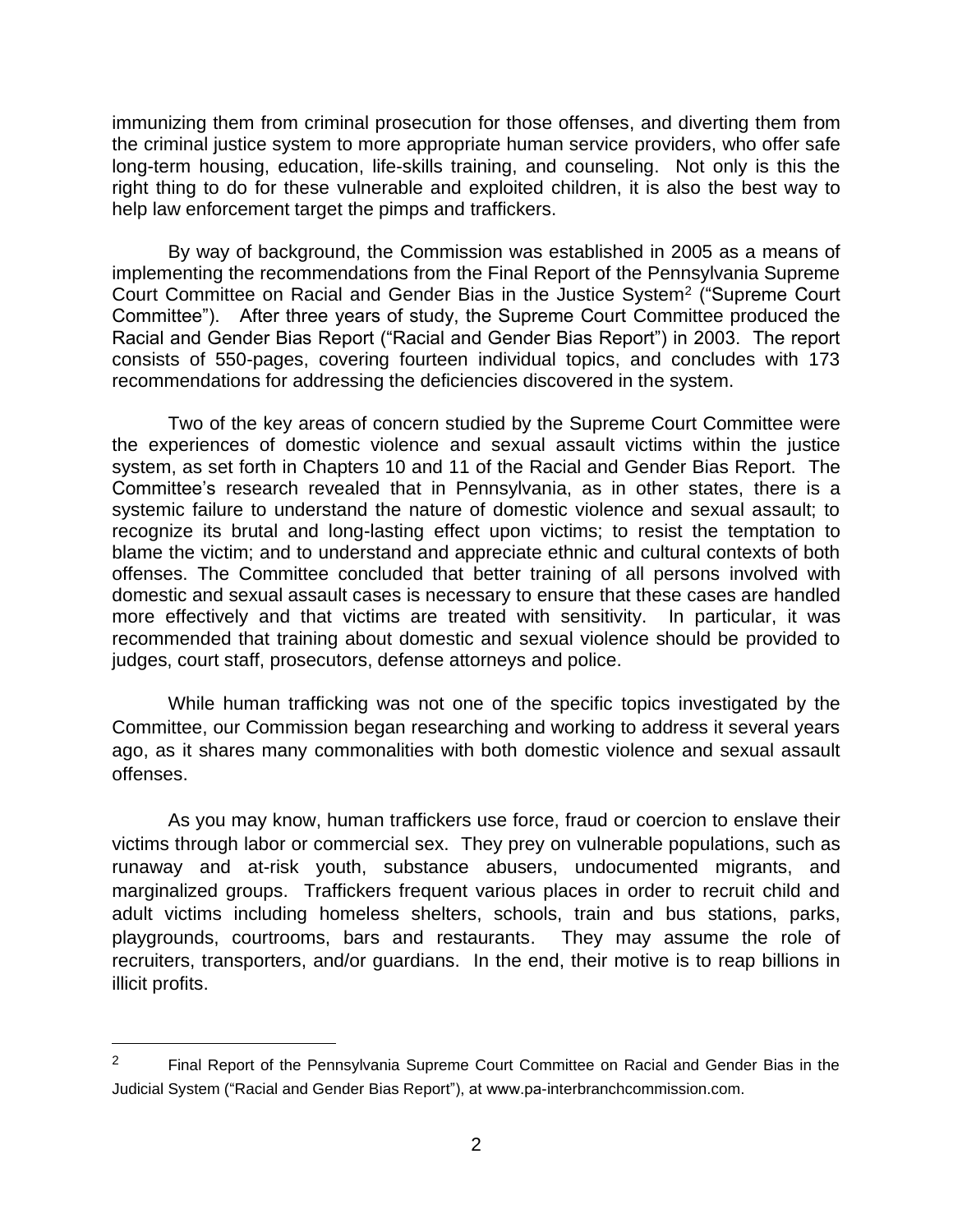In Pennsylvania, the victims of sex and labor trafficking are adults and children of both sexes. Pennsylvania is particularly vulnerable to human trafficking because it is a "pass-through" state, as well as a destination for human trafficking. As a pass-through state, our highways are used by traffickers to move victims between trafficking hotspots in Ohio, New Jersey and New York, and to connect with the I-95 corridor along the eastern seaboard from New York to Maryland, Washington, D.C., Georgia and Florida. Truck stops are known as common locations for sex trafficking. In addition, Pennsylvania is regularly ranked in the top 15 states from which the National Human Trafficking Resource Center Hotline receives calls. The hotline has received 2,359 calls from Pennsylvania since 2007, including 248 calls this year and 56 human trafficking cases reported this year. The Center emphasizes that for every call received, there are many more instances of human trafficking occurring.

In light of these facts and our mission to address various forms of sexual violence perpetrated against young victims, our Commission made it a top priority several years ago to bring awareness to this growing problem in Pennsylvania. The Commission's goal is to create a multidisciplinary approach to fairness for victims caught in commercial sexual exploitation in Pennsylvania.

- In October of 2011, our Commission hosted a full-day comprehensive training session for law enforcement, prosecutors, and child protective services workers. The training was conducted by two members of the Dallas Texas Anti-Human Trafficking Unit which has a long track record of identifying victims before arrest, assisting them with services, and enlisting their help in prosecuting the traffickers. Attendees were taught how to identify high-risk victims, interview the victims, and better use existing human trafficking laws against the perpetrators of these heinous crimes.
- Our Commission advocated for the passage of a statute mandating the posting of hotline information and continues to monitor enforcement of the law. The Commission also advocated for the passage of the new anti-human trafficking law that amended the definition of the crime of human trafficking, to make it easier for prosecutors to use in seeking convictions of traffickers; increased the severity of the grading and sentences for the crime; and provided for the care of the victims of human trafficking. The Commission remains involved in monitoring the implementation of the new law, including coordinating training for prosecutors and law enforcement on the details of the new law.
- Our Commission is also collaborating with anti-human trafficking coalitions throughout the state, such as the Southwestern Pennsylvania Anti-Human Trafficking Coalition, and the Pennsylvania Alliance Against Trafficking of Humans ("PAATH"), a new group established under the new trafficking law to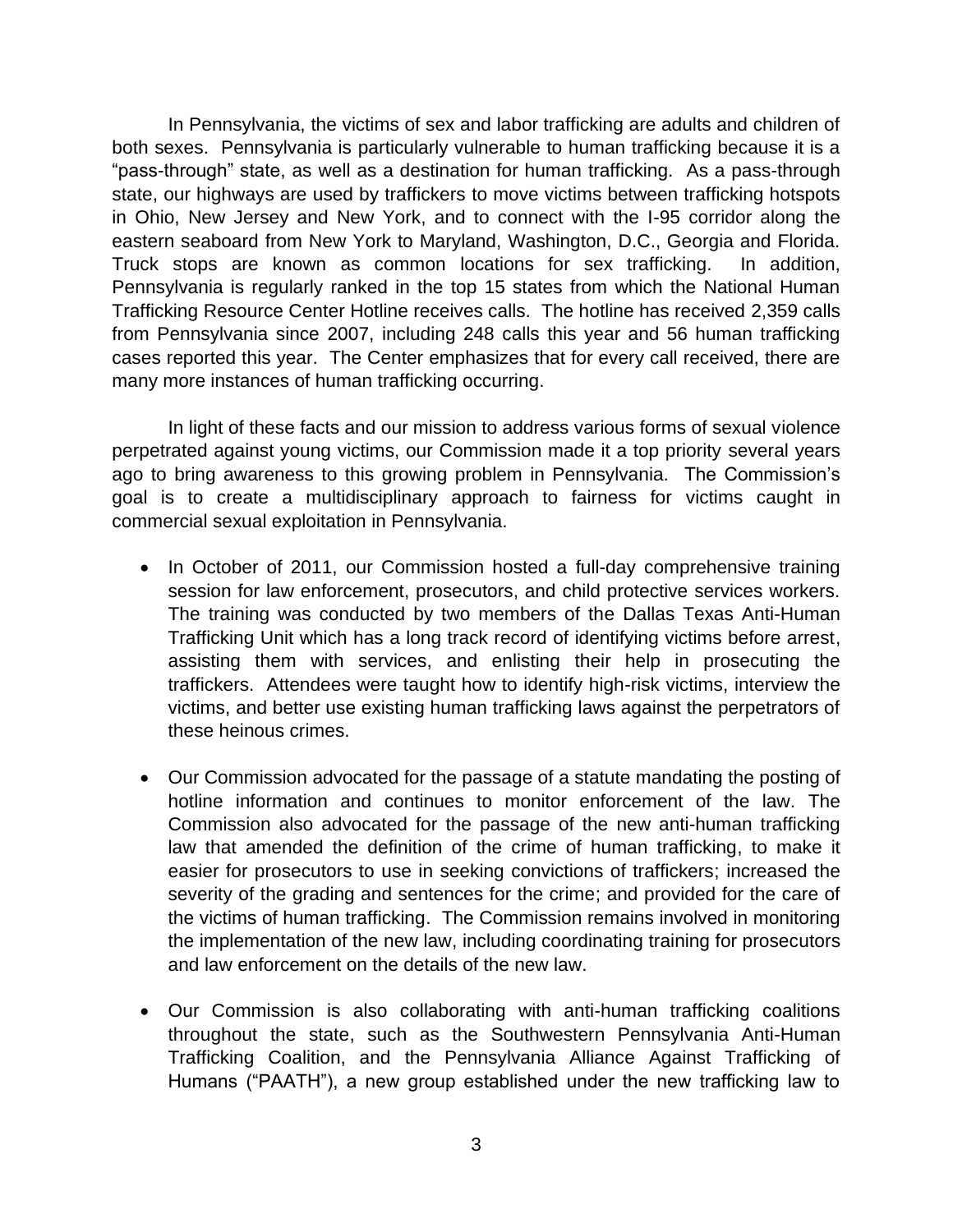coordinate efforts to address human trafficking in the state and assist human trafficking victims.

• Finally, over the past several years, our Commission has conducted many educational presentations for the legal community (prosecutors, defense attorneys, judges and court staff), church groups and individuals and organizations that may come into contact with victims of trafficking. Other educational efforts engaged in by our Commission include publishing an article on human trafficking for a legal journal, that included among other things, a list of the physical and social indicators of sex trafficking and the locations where traffickers may be frequenting to find victims. We also highlighted human trafficking on the cover of our 2010/2011 annual report, which we presented to the public in Philadelphia in late 2011. More recently, in March of 2013, we proposed, planned and moderated a panel discussion on human trafficking at the 25th Annual Meeting of the National Consortium on Racial and Ethnic Fairness in the Courts in Washington, D.C.

As mentioned earlier, our Commission began its efforts to eradicate human trafficking in Pennsylvania as a part of our work in addressing the treatment of victims of domestic violence and sexual assault in the court system. During the course of our more recent research, we have discovered commonalities between human trafficking and domestic and sexual violence. For example, just as domestic violence does, human trafficking occurs every day - in plain sight and behind closed doors. Perpetrators use a relationship of trust to their advantage in both offenses. Abusers and traffickers can be anyone - neighbors, spouses, intimate partners, friends, acquaintances, community leaders, business owners, faith leaders, pimps, or drug traffickers. Victims of the offenses can be anyone - children, women and men of any nationality, socio-economic status, race, age, and faith. Abusers and traffickers often threaten their victims into a life of silence and compliance. Intimate partner violence and human trafficking sharply curtail or take away a person's freedom. Often, victims have experienced repeated attacks of violence throughout their lifetime and suffer from severe trauma as a result. They are usually in need of intensive mental health and other services in order to return to a normal life again.

Human trafficking and sexual assault share an even greater affinity. Both are traumatic crimes, premised upon the power, control, abuse, and exploitation of another human being. Sexual violence occurs in almost every type of human trafficking situation, including the commercial sex industry and in cases of forced labor. Human trafficking victims often endure multiple sexual assaults on a daily basis. Adult victims are rendered incapable of consenting to the sexual acts they commit by the vicious abuse they suffer at the hands of their traffickers; juvenile victims, by the abuse as well as their age.

Where the offenses of domestic violence and sexual assault differ from human trafficking, however, is the manner in which the victims are treated by the justice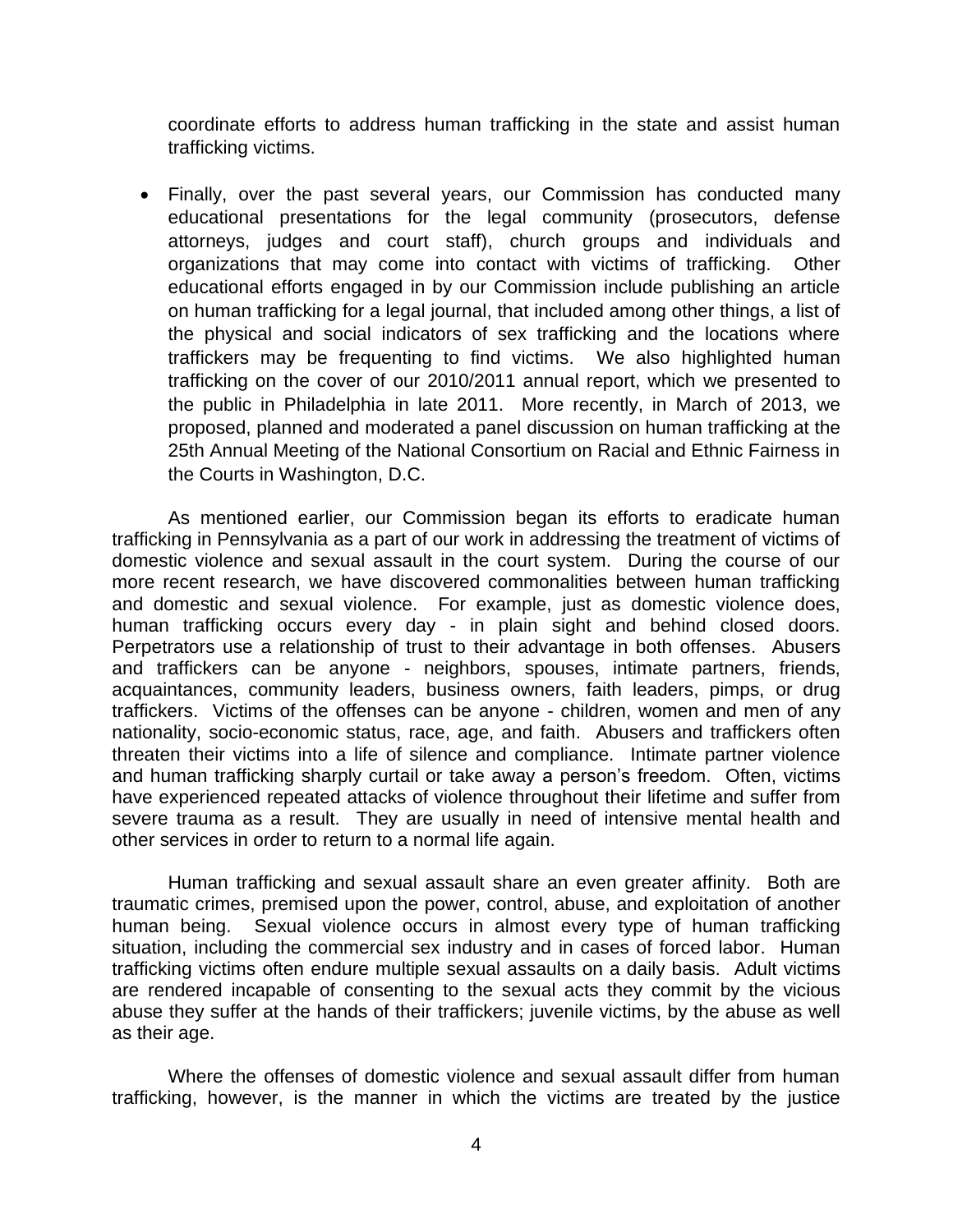system. Unlike domestic violence or sexual assault, law enforcement's typical response to a situation involving prostitution is to prosecute the victim, not the traffickers or pimps, without consideration of whether the incident could involve human trafficking. This response is particularly egregious in cases in which juveniles are involved. Children are at enormous risk of falling victim to human traffickers. An estimated 100,000 to 300,000 American children are sold for sex each year. The average age of entry into the commercial sex industry in the United States is between 12 and 14 years old. Statistics show most of these children live only five to seven more years and are likely to be forced to have sex with over 2,000 men each year.

In spite of these facts, law enforcement files criminal charges against these children who have been trafficked, but in all likelihood, would not consider treating juvenile victims of sexual assault in this manner. Indeed, these victims of sexual assault are treated with great sensitivity by the police and the courts, as they should be. The trials of their abusers are conducted in closed courtrooms; the juveniles are prepared for the court experience by showing them the courtroom before trial or explaining procedures in detail; they are protected from cross examination, which is softened by defenders to avoid alienating the jury; they are often accompanied by a child advocate and in some cases, a special team of advocates is made available to them; they are accorded additional credibility by judges and a more positive response to delays in reporting an offense; and there is a greater interest in convictions and stiffer penalties when the sexual assault victim is a juvenile. Why do we not provide the same considerations to juveniles who are forced by their traffickers to prostitute themselves? In our view, there is no acceptable answer to that question.

Some argue that while trafficked individuals may be sexually assaulted, they also commit other crimes in the course of their victimization, which leads to the filing of criminal charges against them. In most of these cases, the crime they are charged with is prostitution. How does prostitution differ from sexual assault when juveniles are involved? Due to their age, they cannot legally consent to rape. But even if they could, how do juveniles willingly consent to having sexual relations with as many as 20 men per day under conditions which mirror enslavement? They are beaten, starved, forcibly injected with drugs, threatened, isolated, and otherwise abused by their captors. These juveniles are clearly victims, and they are incapable of freely consenting to the acts with which they are charged, most of which, such as drug possession, loitering, and theft, are inherently related to being prostituted and sexually assaulted.

Others assert that the filing of criminal charges is necessary as a means of removing the child from the trafficker, but the problem with that argument is that criminal charges compound the trauma experienced by juvenile victims, and reduce their ability to recover from their ordeal. Moreover, the charges filed against the juvenile victims of human trafficking result in their detention in unsafe, jail-like facilities and in criminal records that cripple their future prospects.

While juvenile adjudications are not considered convictions and juveniles are not considered criminals, the collateral consequences of being adjudicated delinquent are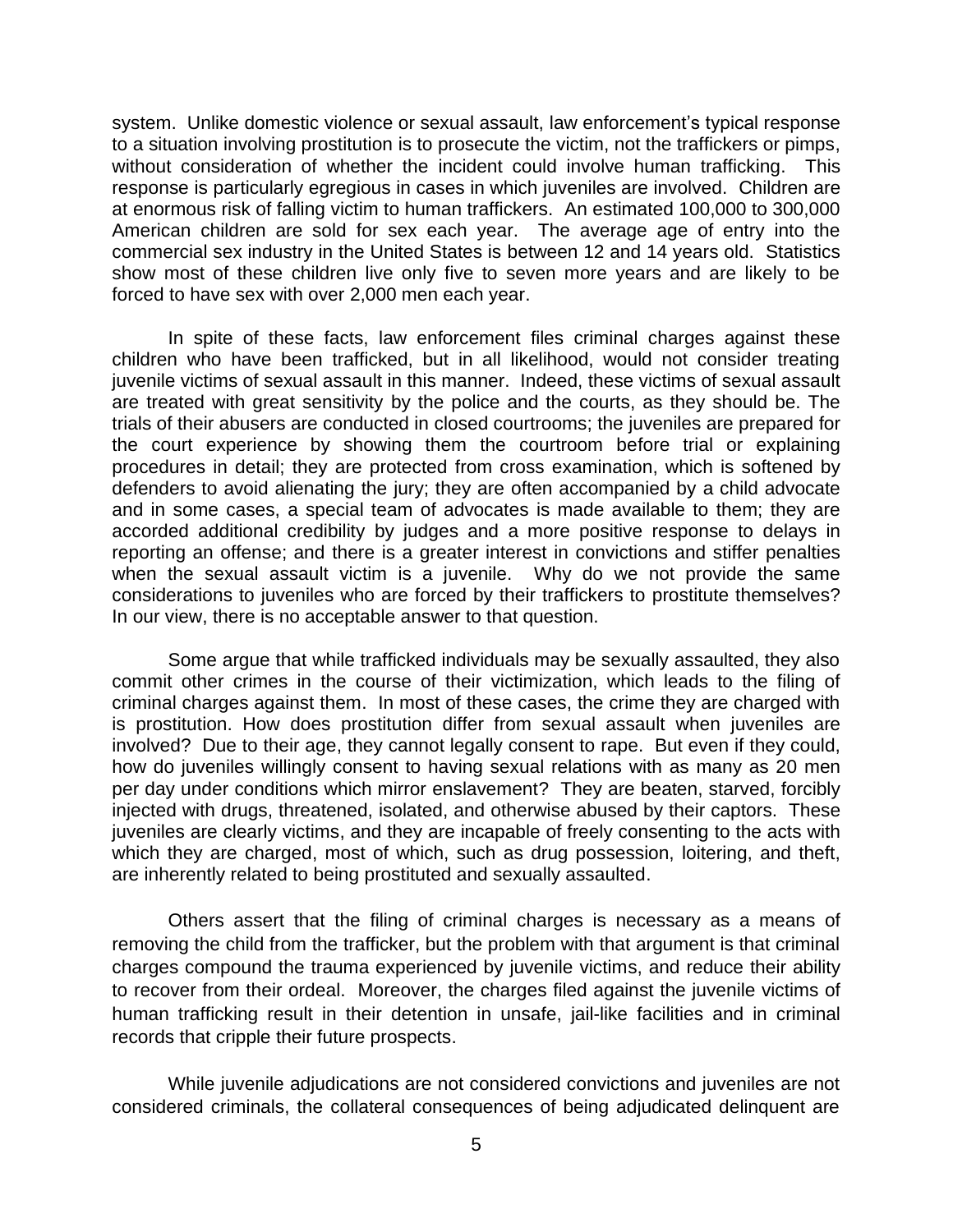significant and can be devastating for a young life. A juvenile adjudication can result in an immediate impact on the ability to obtain employment or acquire licenses for certain professions and to obtain financial aid for higher education. It can also negatively impact a child's school attendance, immigration status, driving privileges, and access to public housing.

The collateral consequences of juvenile detention are equally or more devastating for a child. "Detained youth, who are frequently pre-adjudication and awaiting their court date, or sometimes waiting for their placement in another facility or community-based program, can spend anywhere from a few days to a few months in locked custody. At best, detained youth are physically and emotionally separated from the families and communities who are the most invested in their recovery and success. Often, detained youth are housed in overcrowded, understaffed facilities—an environment that conspires to breed neglect and violence."<sup>3</sup> Detention has a profoundly negative impact on young people's mental and physical well-being, their education, and their employment. Juvenile incarceration can lead to depression, suicide and self-harm. Moreover, statistics show that incarcerating youth can reduce a child's future earnings and ability to remain in the workforce. "Educational researchers have found that upwards of 40 percent of incarcerated youth have a learning disability, and they will face significant challenges returning to school after they leave detention. Most importantly….research…suggests that the experience of detention may make it more likely that youth will continue to engage in delinquent behavior, and that the detention experience may increase the odds that youth will recidivate, further compromising public safety." <sup>4</sup>

A prime example of how these victims may be helped without the need for the filing of criminal charges or detention in criminal facilities, and at the same time, assist in the subsequent prosecution of the traffickers, is the Covenant House in Philadelphia. Covenant House Pennsylvania, which has been serving homeless and runaway youth in Philadelphia for the past 42 years, provides a network of safe places for youth who have been trafficked. Specifically, its outreach team works with domestic victims on the street to assist them with immediate needs and get them the long-term help they need to escape exploitation. In addition to helping the trafficking victims that they find, Covenant House also seeks to prevent it in the first place, by providing runaway and homeless youth with a place to stay that's safe from the pimps and predators of the street. In a study of youth that had been involved in commercial sexual activity, Covenant House in New York found that almost half (48%) said that they found themselves in that position because they did not have a place to stay.

<sup>3</sup> http://www.justicepolicy.org/images/upload/06-11\_REP\_DangersOfDetention\_JJ.pdf

<sup>&</sup>lt;sup>4</sup> http://www.justicepolicy.org/images/upload/06-11 REP DangersOfDetention JJ.pdf